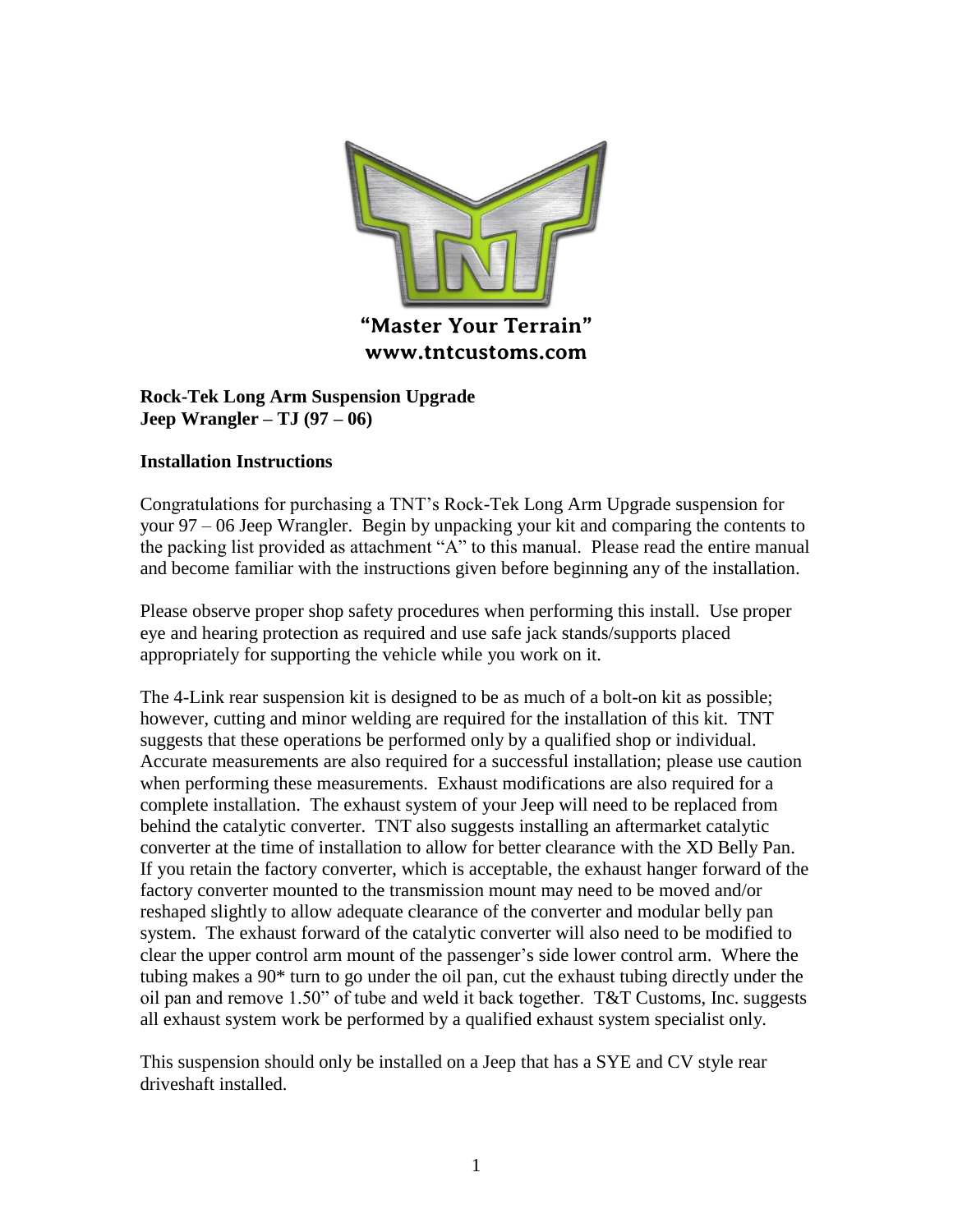### **PHASE I Preliminary Measurements and Assumptions**

Before beginning the install of your new suspension components, you must measure and record your rear pinion angle setting. It is assumed you have a properly installed rear CV style driveshaft that does not give vibration. Recording the rear pinion angle is crucial to a successful install if you are installing a TRI-4 rear suspension where a truss assy. will be installed on the rear axle housing.

## **PHASE II Modular Belly Pan and XD Crossmember install STEP 1:**

Begin by removing the factory or aftermarket transmission crossmember. Jack the transmission up until it is firmly against the body to give yourself the most room possible during the install of the Modular Belly Pan system, support the transmission with an appropriate support. Inspect the transmission isolator (mount) and replace if needed.

## **STEP 2:**

Carefully remove the fuel and brake line plastic support/mount clips along the inside of the driver's side frame rail. Gently pull the lines away from the body and tuck them up along the floorboard. Secure them to the transfer case linkage with a nylon zip tie to temporarily hold them out of the way during the install of the Modular Belly Pan and internal bracing.

### **STEP 3: Position XD Belly Pan**

Place the XD front control arm mounts in position under the vehicle and temporarily secure them to the frame with the  $6 - \frac{1}{2}$ " X 1" bolts and washers (97'-02' models). 03'-06' models will use 4 – 12mm bolts and washers. Tighten fasteners to properly position the front control arm mounts.

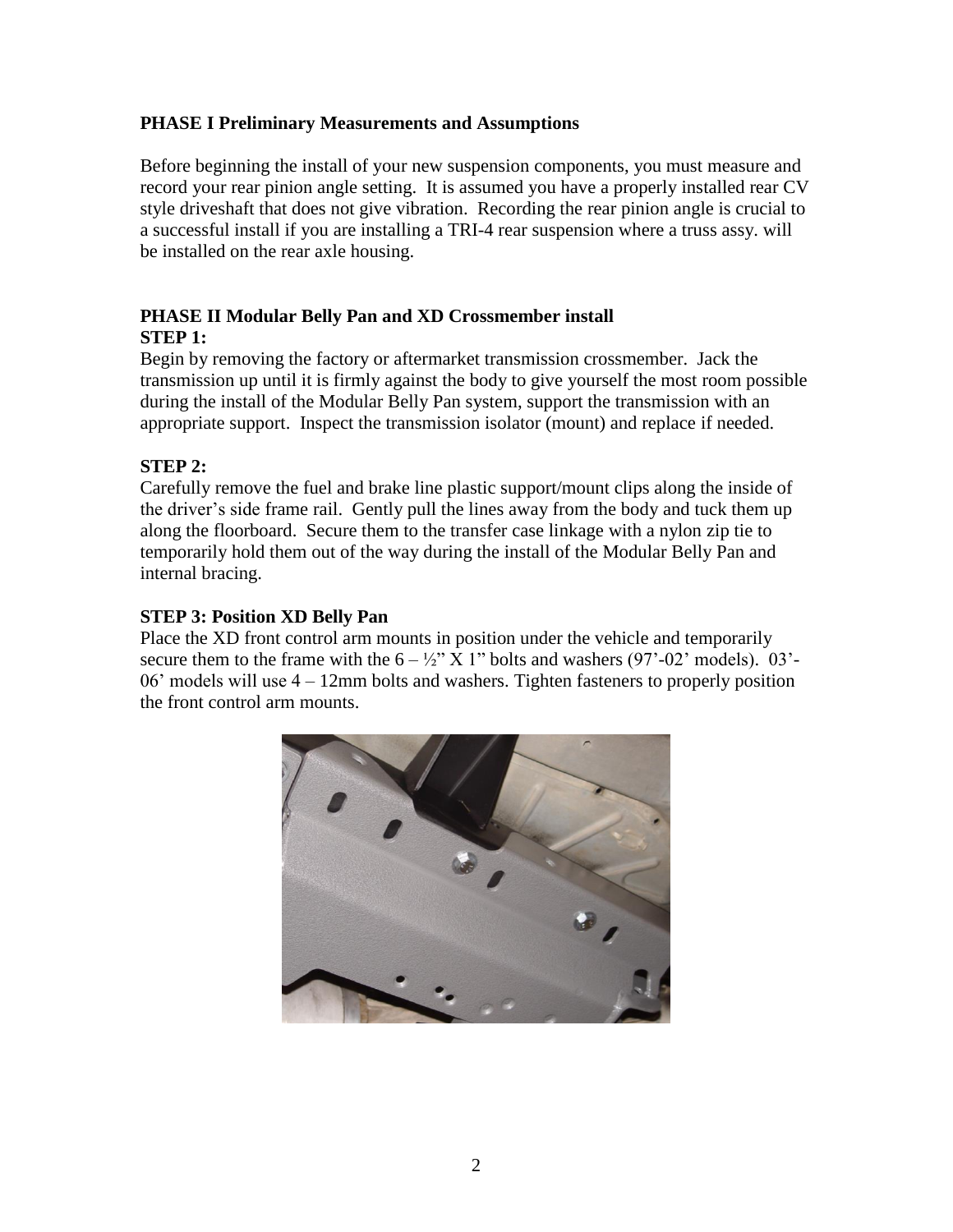### **STEP 4 – Crush Sleeve install***:*

Using an appropriate marking device, mark the 3/4" holes on the outside of the frame through the holes on the front control arm mounts, repeat procedure for the opposite frame rail.

TIP: *You may use the mounts as a drill guide. Use a ¾" hole saw with the pilot bit removed from the arbor.*

Using an appropriate marking device, mark the 1/2" holes on the inside of the frame through the holes on the front control arm mounts, repeat procedure for the opposite frame rail. Once satisfied you have the ½" holes marked on the inside of the frame, remove the front control arm mounts and drill the ½" holes on the inside of the frame.

Re-install the front control arm mounts and fasten with the 6 bolts and flat washers up into the bottom of the frame. Select a 7/16" X 4" bolt and flat washer, insert bolt into crush sleeve and insert assembly through control arm mount, secure with 7/16" flat washer and toplock nut. Repeat for all remaining crush sleeve positions.

NOTE: Crush sleeves may need to be trimmed to length. Crush sleeve should be flush with outer plate.

Tighten crush sleeves hardware to 65 ft-lbs. Tighten lower bolts in the frame to 35 ft-lbs.

### **STEP 5: Transmission Crossmember install:**

Position transmission crossmember onto transmission mount, slowly lower transmission and crossmember down onto front suspension side mounts. Insert 3/8" X 1" counter sync bolt through side mounts through the transmission crossmember. Secure with flat washer and nylock nut. Lower transmission fully and secure isolator with factory nuts.

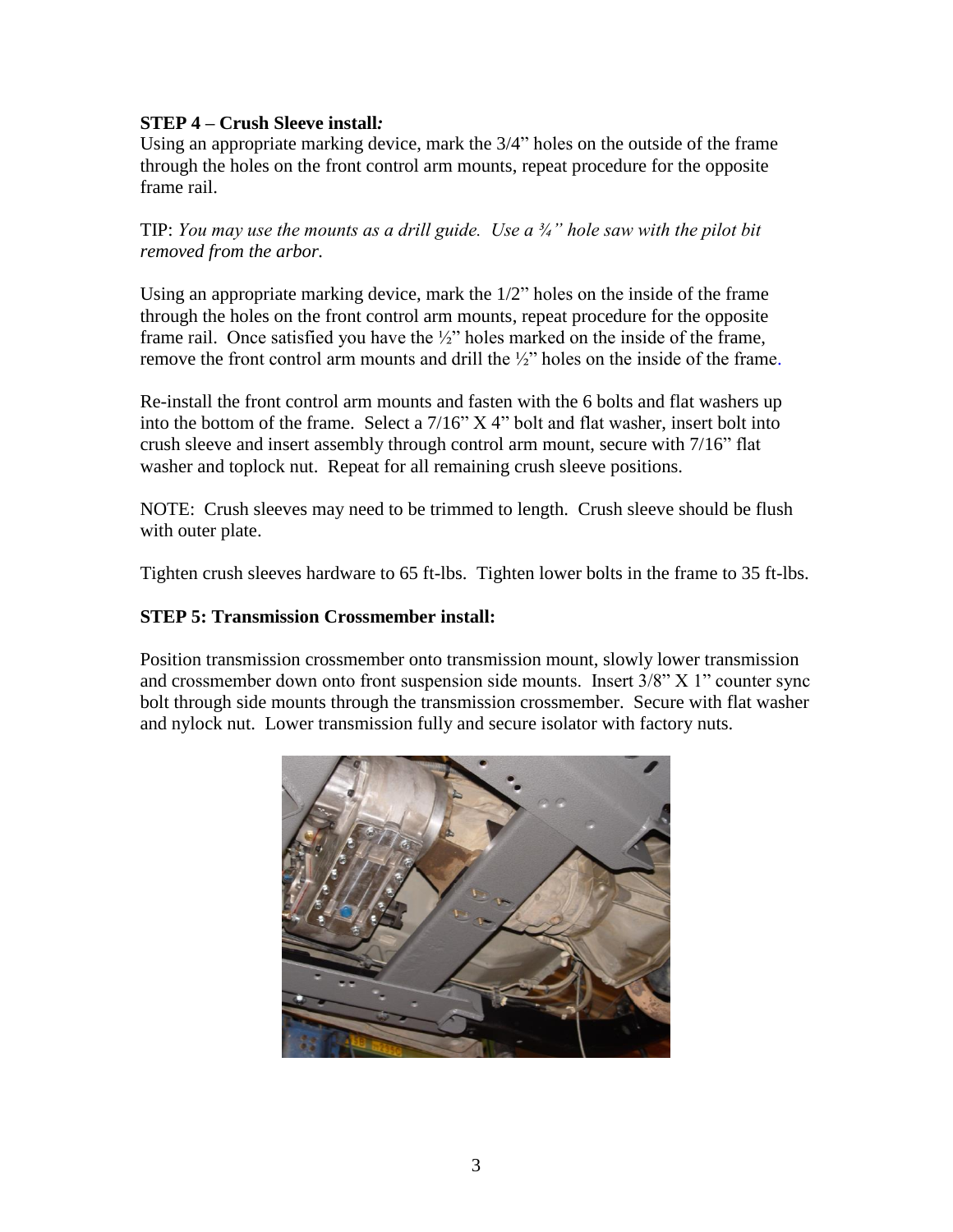### **STEP 6: Rear Suspension Crossmember install**

Take the rear suspension XD Xmbr and bolt it to the back of the front suspension side mounts loosely.



**NOTE:** *Do not tighten fasters at this time, you will need to position the Xmbr side to side to center it under the Jeep's frame. The XD Xmbr may angle down from the back of the XD Belly Pan slightly. This is normal and is part of the overall design.*

Center the XD Xmbr on the frame, once satisfied with the positioning of the XD Xmbr left to right tighten the XD Belly Pan to the frame hand tight. Using a suitable marking device, mark the four frame mounting holes in the XD Xmbr onto the frame. Transfer punch the center of the mounting holes. Remove the XD Xmbr and set aside. Using an 1/8" drill bit, drill the transfer punches to create a pilot hole in the frame. Drill the four holes to  $\frac{3}{4}$ . We suggest using a hole saw for this operation. Check fitment of the weld in bungs supplied in the hardware kit, the shoulder of the bung should sit flush against the bottom of the frame.

**CAUTION:** *Do not over weld the bungs and distort the threads. We suggest installing a ½" bolt into the bung to protect the threads from weld splatter.*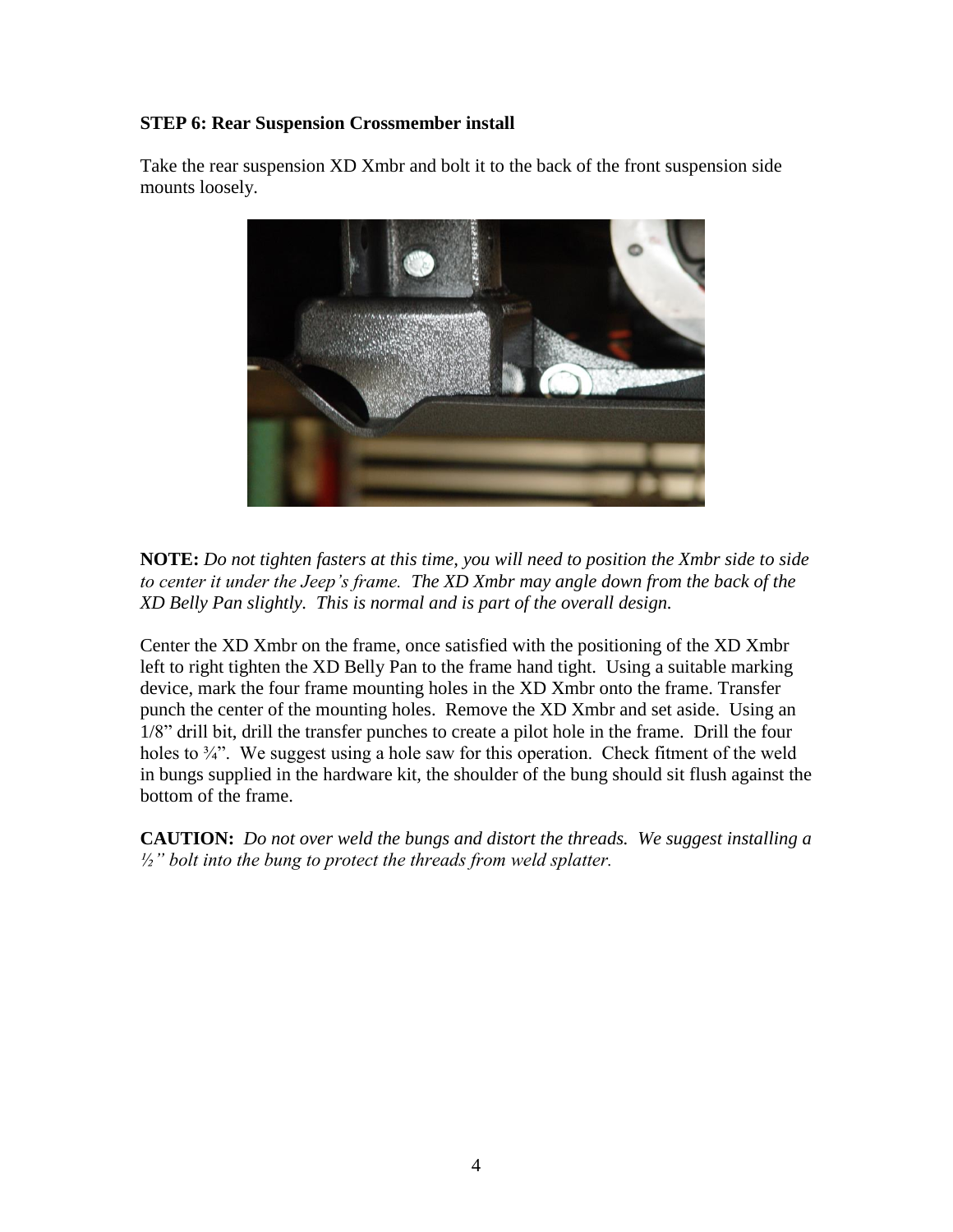

Once satisfied with the fitment of the bungs weld the bungs to the frame. Remove any bolts installed and allow welded area to thoroughly cool before proceeding.

Re-install the XD Xmbr. Select the  $4 - \frac{1}{2}$  X 1 1/4" bolts and flat washers, when satisfied with the positioning of the XD Xmbr, tighten the  $4 - \frac{1}{2}$ " X 1 1/4" bolts securely. Tighten bolts to 65 ft-lbs. Reinstall the  $2 - \frac{1}{2}$  X 1 1/4" bolts, washers and top lock nuts. Tighten to 65 ft-lbs.



#### **STEP 7: Install XD Belly Pan**

Position XD Belly Pan under front suspension side mounts. The mating flange on the XD Belly Pan will bolt to the mating flange on the XD Xmbr. Select  $3 - 3/8$ " X  $1\frac{1}{4}$ " bolts, 6 flat washers and  $3 - 3/8$ " toplock nuts, bolt mating flanges together loosely. Position XD Belly Pan up tight against front suspension side mounts and hold tightly in place with a floor jack or other means. Using the XD Belly pan as a drill guide drill 3/8" holes in the front suspension side mounts at all places the pan has holes. Select and insert  $8 - 3/8$ " X 1  $\frac{1}{4}$ " bolts, 16 flat washers and 8 3/8" nylock nuts. Tighten to 35 ft-lbs.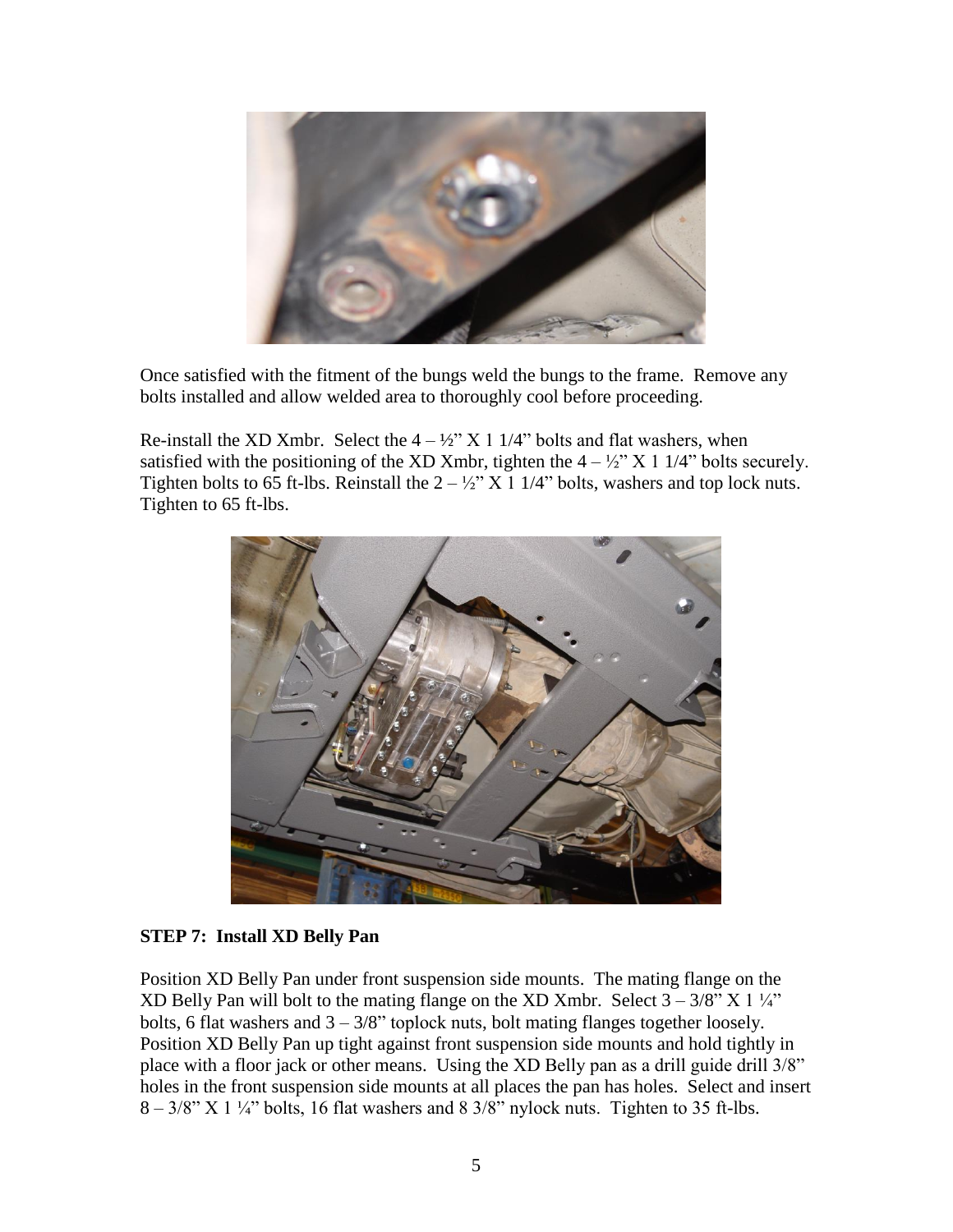*CAUTION: This portion of the installation involves cutting and grinding. Please observe proper shop safety procedures when performing this portion of the install. Use proper eye and hearing protection as required and use safe jack stands/supports placed appropriately for supporting the vehicle while you work on it. Ensure proper clearance around fuel and brake lines on the drivers side before cutting/grinding.* 

## **PHASE III**

## **STEP 1 - Prep:**

Begin by properly supporting your Jeep to facilitate the removal of the factory or aftermarket control arms and associated suspension components. It is highly recommended that you install one end of the suspension at a time. TNT Rock-TekY- $\text{Link}^{\text{TM}}$  Long Arm Suspensions will restore the correct wheel base dimensions to your Jeep; to make this as easy as possible you should disconnect the axle from the chassis as if you are going to remove it from the vehicle. Having the axle completely disconnected will allow you to position the axle easily to get your new control arms connected with the minimum amount of effort.

### **STEP 2: Factory Lower Control Arm mount removal**

You must remove the factory lower control arm pivot hangers from the frame at all locations. Use caution as to not damage the underlying frame. These brackets must be removed to provide adequate clearance for the **Y-LinkTM** arms in the front. The rear mounts are removed to provide increased ground clearance.

### **STEP 3:**

Clean frame and prep for paint in all affected areas. Paint as required.

## **PHASE IV Front Suspension Install**

## **STEP 1: Y-LinkTM Lower Control arm installation:**

Select the appropriate lower control arm for the side of the vehicle you are working on. From the hardware kit select a 9/16" X 4" bolt, 2 flat washers and a 9/16" top lock nut. Install the flex joint end of the Y-Link<sup>TM</sup> Lower Control arm into the mount of the XD front control arm side mount. Insert the 9/16" bolt with flat washer into the control arm mount and through the flex joint, secure with flat washer and top lock nut; tighten the bolt to 150 ft-lbs. Repeat the process for the opposite side of the vehicle.

Swing the axle end of the of the Y-Link<sup>TM</sup> Lower Control arm up into the lower control arm mount on the axle assembly. Axle repositioning may be required to get the bushing to insert squarely into its mount. Select a  $9/16$ " X 4" bolt, 2 flat washers and a top lock nut from the hardware kit. Insert bolt and flat washer assembly into the mount and bushing, secure it with a flat washer and top lock nut. Do not over tighten; tighten this fastener only until the slack in the threads of the bolt is taken up. Proper tightening of this fastener is reached when the head of the bolt can still be rotated with minimal effort. Over tightening of this bolt will deflect the lower control arm mount and bind the bushing assembly decreasing performance of the suspension. Repeat process for opposite side of vehicle.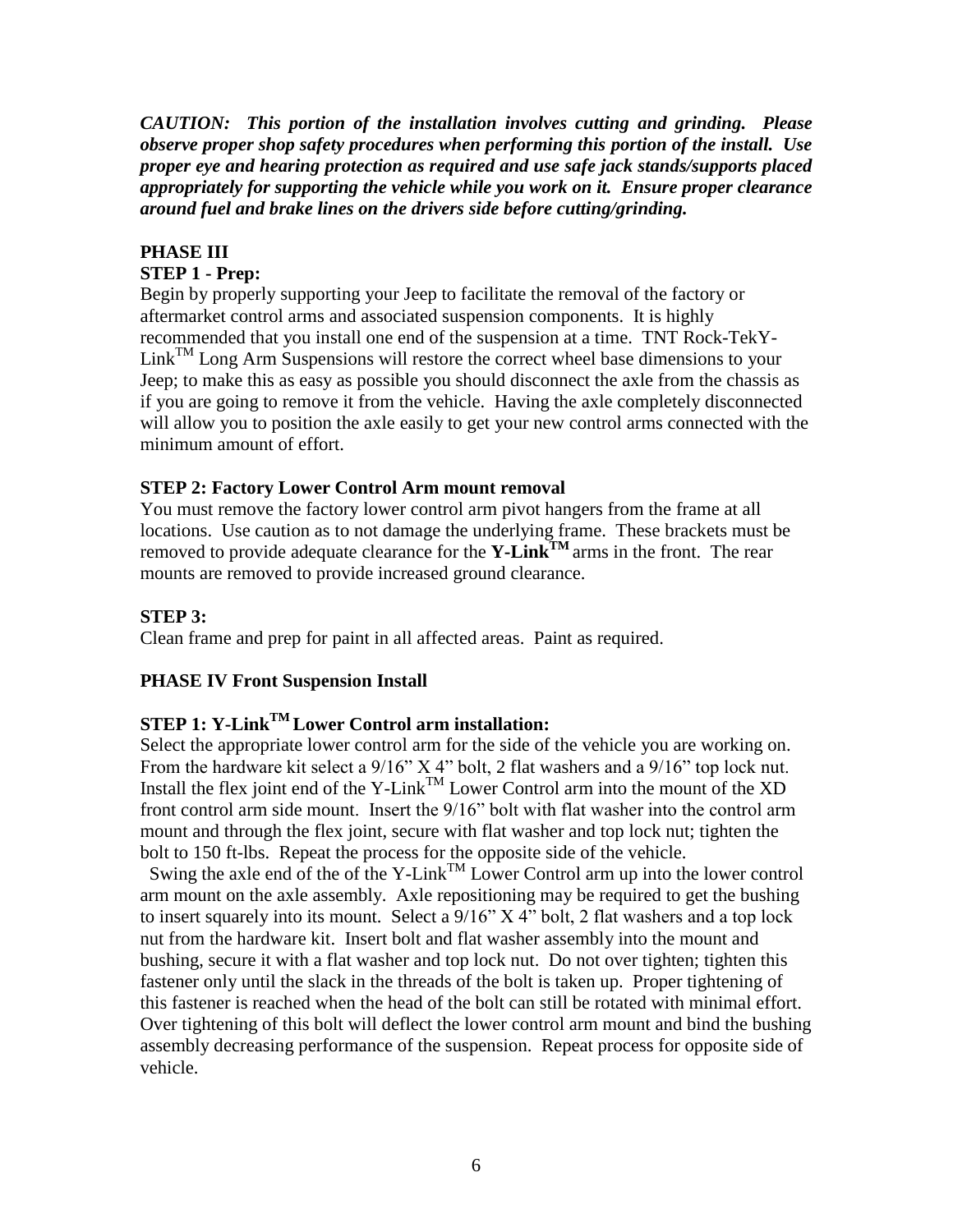$Y\text{-Link}^{\text{TM}}$  Lower Control arms are capable of a proper length dimension for most lift heights in the 2.5" to 8" range; however, if you choose you may alter your wheelbase with the adjustment mechanism provided. TNT provides for 2.50" of adjustment. You may collapse the Y-Link<sup>TM</sup> Lower Control arm up to  $\frac{1}{2}$  or extend them 2.00". Once the installation is complete and the vehicle is placed back on the ground a simple wheelbase measurement is needed to confirm that your Y-Link<sup>TM</sup> Lower Control arms are adjusted correctly.



# **STEP 2: Y-LinkTM Upper Control arm installation:**

Begin by selecting a M10-1.5 X 80MM socket head bolt, 2 M10 flat washers and a M10 nylock nut; also select a 9/16" X 3 ½" bolt, 2 9/16" flat washers and a 9/16" top lock nut from the hardware kit. Assemble the upper control arm, first we suggest using anti-seize compound on the adjustment threads and installing the jam nut all the way to the end of the threads closest the bushing end. Thread the threaded joint into the opposite half of the upper control arm to make a complete assembly. Before installing the upper control arm, set the length of the upper control arm to approximately 14.50" center of bolt hole to center of bolt hole. This adjustment will give you an approximate caster angle; final adjustment will be made when the vehicle is back on the ground with full weight on the suspension.

 Install the axle end of the Upper Control arm first by positioning the mount over the bushing in the axle mount. Install the M10-1.5 X 80mm socket head bolt and flat washer through the control arm and mount, secure with a flat washer and M10 nylock nut. Do not over tighten the fastener, when properly tightened the bolt should still spin. Finish the install by rotating the lower control arm end of the upper control arm into the mount on the lower control arm. Slight repositioning of the front axle may be necessary to get the 9/16" X 3" bolt to go through the mount and control arm bushing, install the bolt so that the head of the bolt is facing the inside of the vehicle and the ground. Secure the  $9/16$ " X 3  $\frac{1}{2}$ " bolt with a  $9/16$ " flat washer and  $9/16$ " top lock nut. Do not over tighten the fastener, when properly tightened the bolt should still spin. Repeat process for the remaining side of the vehicle.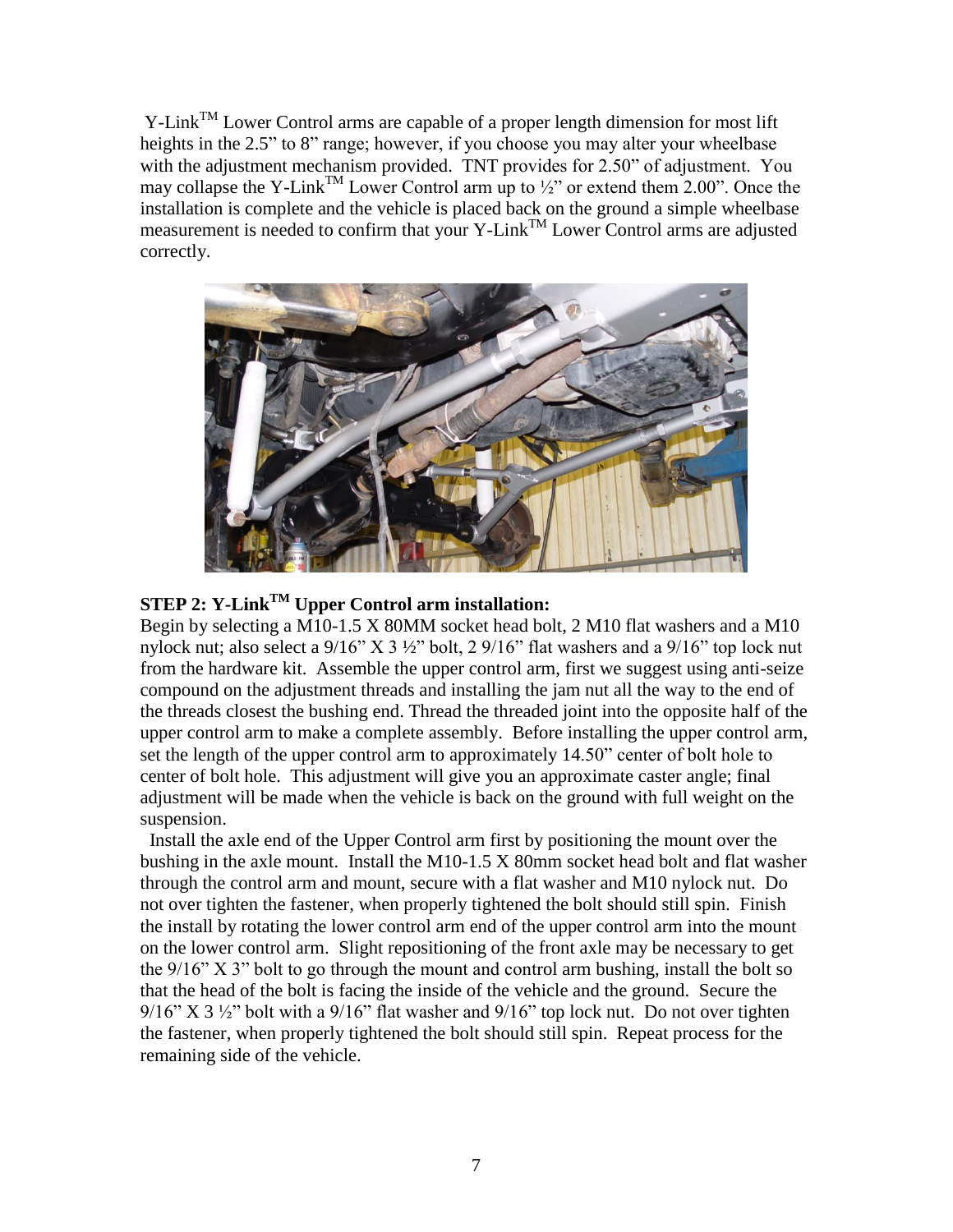**STEP 3:** Reinstall all suspension components, i.e. springs, shocks, bump stops, brake lines, steering and track bar.

# **PHASE V Rear Suspension Install**

# **STEP 1: TRI-4 preparations**

Begin your rear suspension installation by removing the rear axle assy. completely from the vehicle. It is much easier to perform the following operations in an unobstructed environment. You must remove the upper control arm mounts, track bar mount and lower control arm mounts from your axle housing. Use caution to not damage the axle tube. Grind smooth as needed. Grind the entire length of the axle tube between the cast iron differential housing and coil spring mount. This surface must be clean to weld on your truss assy.

**CAUTION***: Welding operations should be performed by a qualified technician. T&T Customs, Inc. highly recommends that the truss assy. be stitch welded in place. You should only weld in 1" increments and the truss/axle tube should be cool to the touch before welding again.*

Position the axle assy. on jack stands, rotate the pinion up to the pinion angle measurement you recorded before you began this install.

**NOTE:** *If you are installing this suspension as a system at a new lift height or are lifting a stock vehicle please refer to the following chart as a suggestion to set proper pinion angle*

| <b>LIFT HEIGHT</b> | <b>Approx Pinion angle setting*</b> |
|--------------------|-------------------------------------|
| $3" - 5"$          | 15*                                 |
| $\sqrt{2}$         | 1 О∗                                |

*\*Pinion angle setting are based on standard rotation ring and pinion equipped axles only*

Once proper pinion angle is achieved, support the pinion with a third jack stand to hold your measurement.

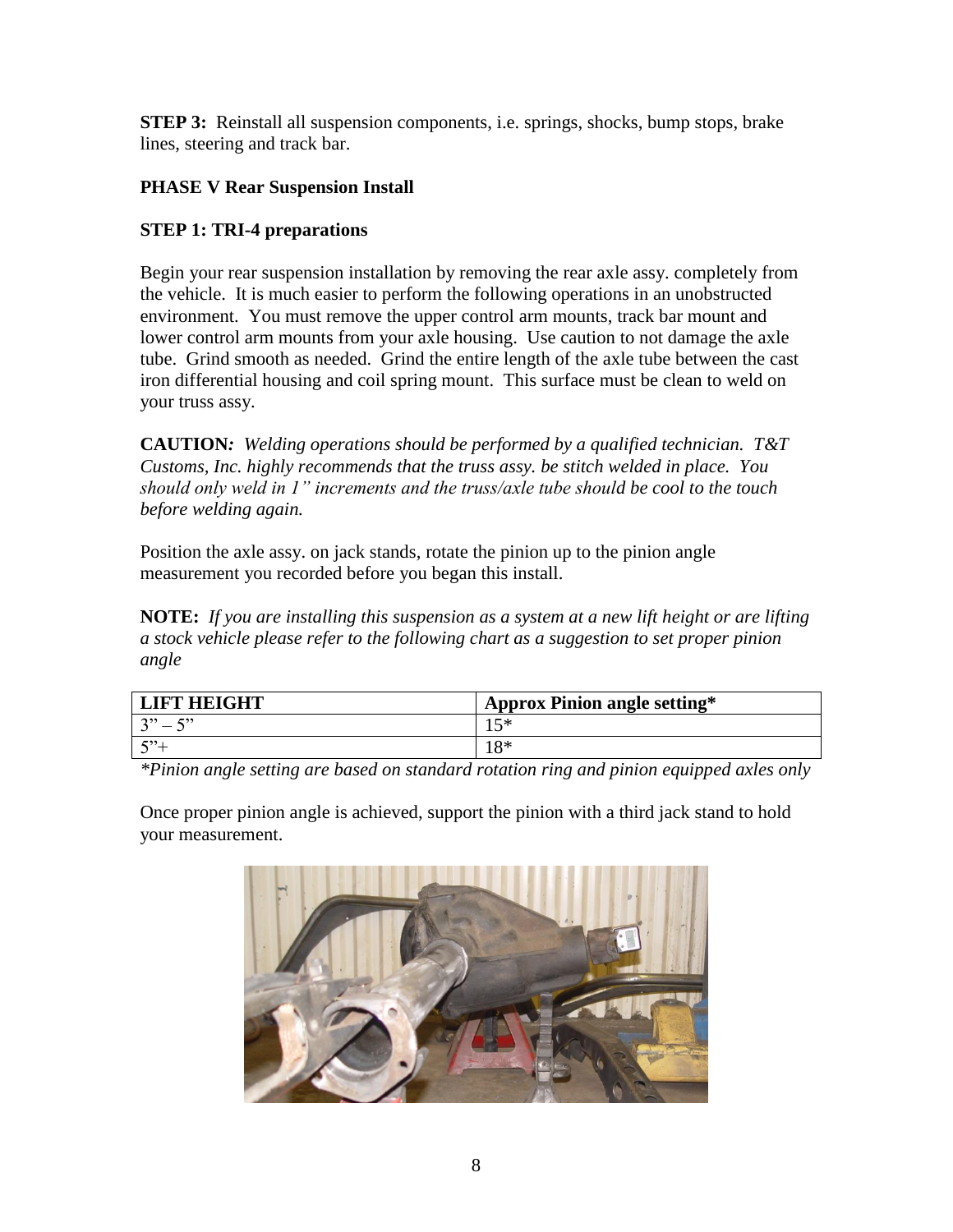#### **STEP 1a: Test Fit Rear suspension truss**

Place the supplied truss assy. over the axle housing. Your truss has been shipped to fit your axle differential housing; however, minor trimming and fitting may be required to get the truss to fit your particular axle properly. A properly fitted truss assy. should only touch the axle tubes, not the cast iron differential housing. It should also just fit between the coil buckets.

 Once you are satisfied with the fit rotate the truss forward so that the top flat portion of the truss is level front to rear. The truss must be level on top to achieve the best results.



**CAUTION***: Welding operations should be performed by a qualified technician. TNT highly recommends that the truss assy. be stitch welded in place. You should only weld in 1" increments and the truss/axle tube should be cool to the touch before welding again.*

Begin welding the truss to the axle tubes. Care should be taken as to NOT warp the axle housing. Over welding and welding to quickly will result in a warped housing. Once the truss is completely welded to the axle tubes, you will place the supplied TRI-4 upper control arm mount assy. on the truss. This mount MUST be centered on the axle assy. to achieve proper suspension geometry. Measure, locate and mark the center of the axle on top of the truss. Position and locate the TRI-4 upper control arm mount on the top of the truss and weld in place. DO NOT weld where the upper control arm bushing will reside in the mount. Welding in this area will prevent you from properly installing the upper control arms.

#### **STEP 1b: Position Rear Axle**

Re-position the rear axle assy. under the Jeep so that the upper and lower coil buckets are in vertical alignment.

## **STEP 2: Upper Control Arm Install**

Set both upper control arms to the same length. Select  $1 - 10$ mm X 80mm socket head bolt, 2 flat washers and 10mm nylock nut. Install the axle end of the upper control arms into the upper control arm mounts on the axle assy. Secure with 10mm hardware, do not tighten at this time.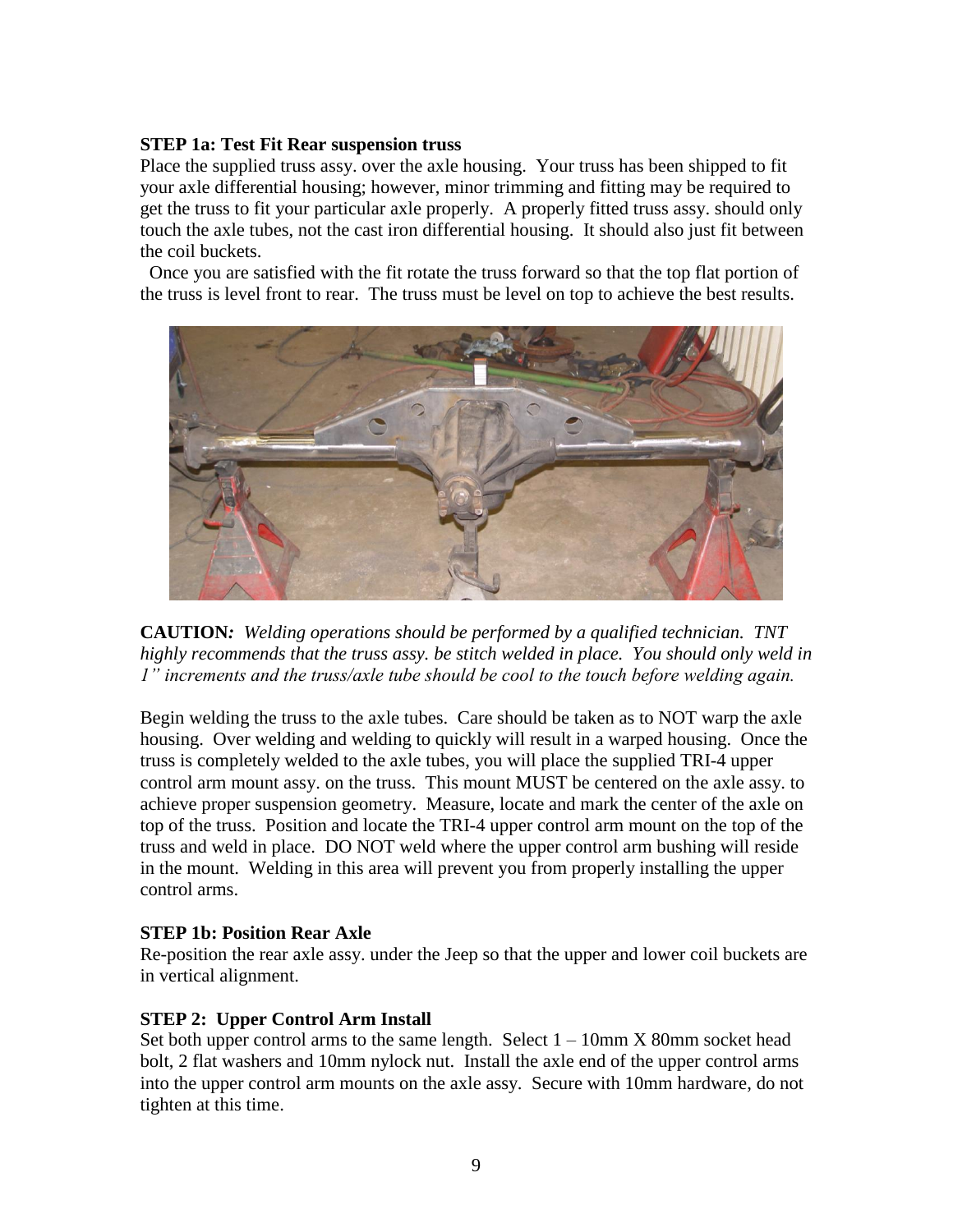**NOTE:** *Upper control arms have an offset notch at the bushing end. They will only install correctly one way. If you have the bushing offset 180\* out of phase the chassis end of the upper control arm will not go into the mount on the XD Xmbr.*

Rotate the pinion up so that the upper control arm chassis end will slide into its mount on the XD Xmbr. Secure with a 9/16" X 4" bolt, flat washers and toplock nut; do not tighten at this time. Repeat for opposite side of vehicle.

**NOTE:** *You may have to position the axle assy. side to side slightly to get the second upper control arm into its mount where the bolt can be inserted.*



**STEP 3: Lower Control Arm Install**

Set both lower control arms to the same length. Select  $2 - 9/16$ " X 4" bolts, 4 flat washers and  $2 - 9/16$ " nylock nuts. Install the chassis end of the lower control arms into the mount on the XD Xmbr. Secure with 9/16" hardware, do not tighten at this time.

**NOTE:** *Lower control arms have an offset notch at the bushing end. They will only install correctly one way. If you have the bushing offset 180\* out of phase the chassis end of the upper control arm will not go into the mount on the XD Xmbr.*

Secure the axle end of the lower control arm with a  $9/16$ " X 4" bolt, flat washers and toplock nut; do not tighten at this time. Repeat for opposite side of vehicle.

**NOTE:** *You may have to position the axle assy. side to side slightly to get the second lower control arm into its mount where the bolt can be inserted.*

## **STEP 4: Reinstall Suspension Components**

Reinstall all suspension components, i.e. springs, shocks, bump stops, brake lines.

## **PHASE VI Final Adjustments**

**STEP 1: Rear Suspension setup**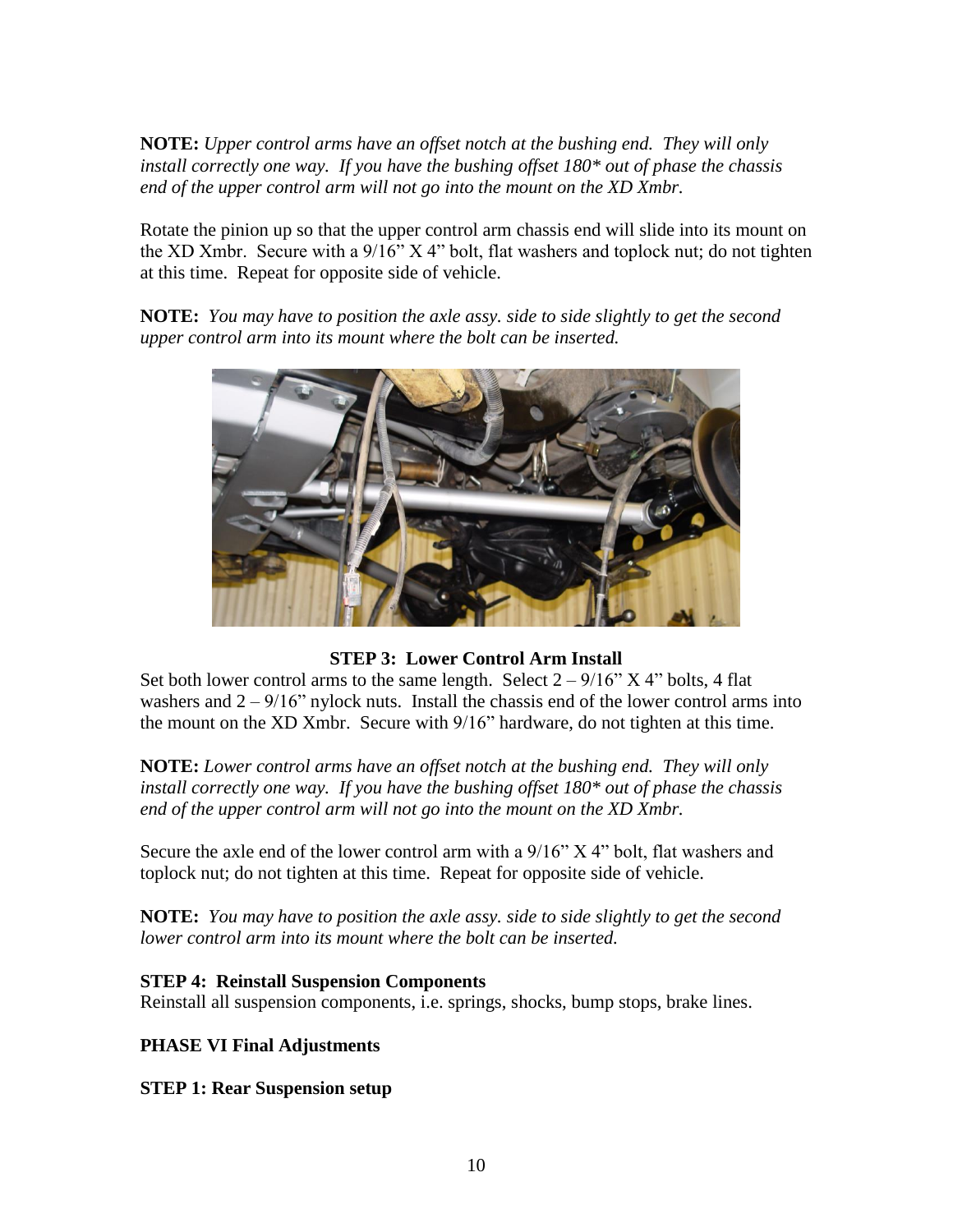With Jeep on wheels and tires sitting on a level surface check placement of the rear axle assy. and wheel/tire combination in the wheel well. Also check vertical alignment of the upper and lower coil spring mounts. The mounts should be centered vertically over each other to achieve the proper placement of the rear axle assy. front to back on the vehicle. Next, check for pinion angle. With a SYE and CV style driveshaft installed the pinion to driveshaft angle should be pinion 3-4 degrees down on the pinion. Adjust control arms to achieve desired axle placement and pinion angle.

**NOTE:** *One full revolution of our control arms nets ~ .083 of length change. 6 turns = .500"*

**CAUTION***: Always maintain 1.00" of thread engagement minimum when adjusting length.*

## **STEP 2: Front Suspension setup**

With Jeep on wheels and tires sitting on a level surface check placement of the front axle assy. and wheel/tire combination in the wheel well. Also check vertical alignment of the upper and lower coil spring mounts. The mounts should be centered vertically over each other to achieve the proper placement of the front axle assy. front to back on the vehicle. Adjust lower control arms to achieve desired axle placement. Adjust track bar to position body centered over the front axle; adjust steering linkage to center the steering wheel.

### **NOTE**: *Re-adjustment of the track bar and steering linkage may necessary after the vehicle is road tested*

## **STEP 3: Set Caster/Pinion angle:**

T&T Customs suggests setting the caster angle to approximately 6 degrees. Using the following formula, you can find the caster angle:

- $\bullet$  HP Dana 30 (9 differential cover angle) = caster angle.
- LP Dana 30 (12 differential cover angle) = caster angle.

Measure the differential cover angle using an angle finder placed on the side of the cover in a vertical position. The length of the upper control arms may need to be adjusted to get the caster angle to the final dimension.

To get the caster angle to the suggested 6 degrees, remove the axle end of the upper control arms, loosen the jam nut and adjust as needed. One full revolution of the upper control arm will give approximately 1 degree change in caster angle. Ensure both upper control arms are set to the same length. When satisfied with the adjustment lock the jam nut down against the tube of the upper control arm securely.

## **STEP 4: Hardware Check**

Ensure all fasteners supplied with this kit are installed and tightened to their specified values. After 500 miles of operation, please recheck all fasteners, tighten as needed.

## **PHASE VII Road Test**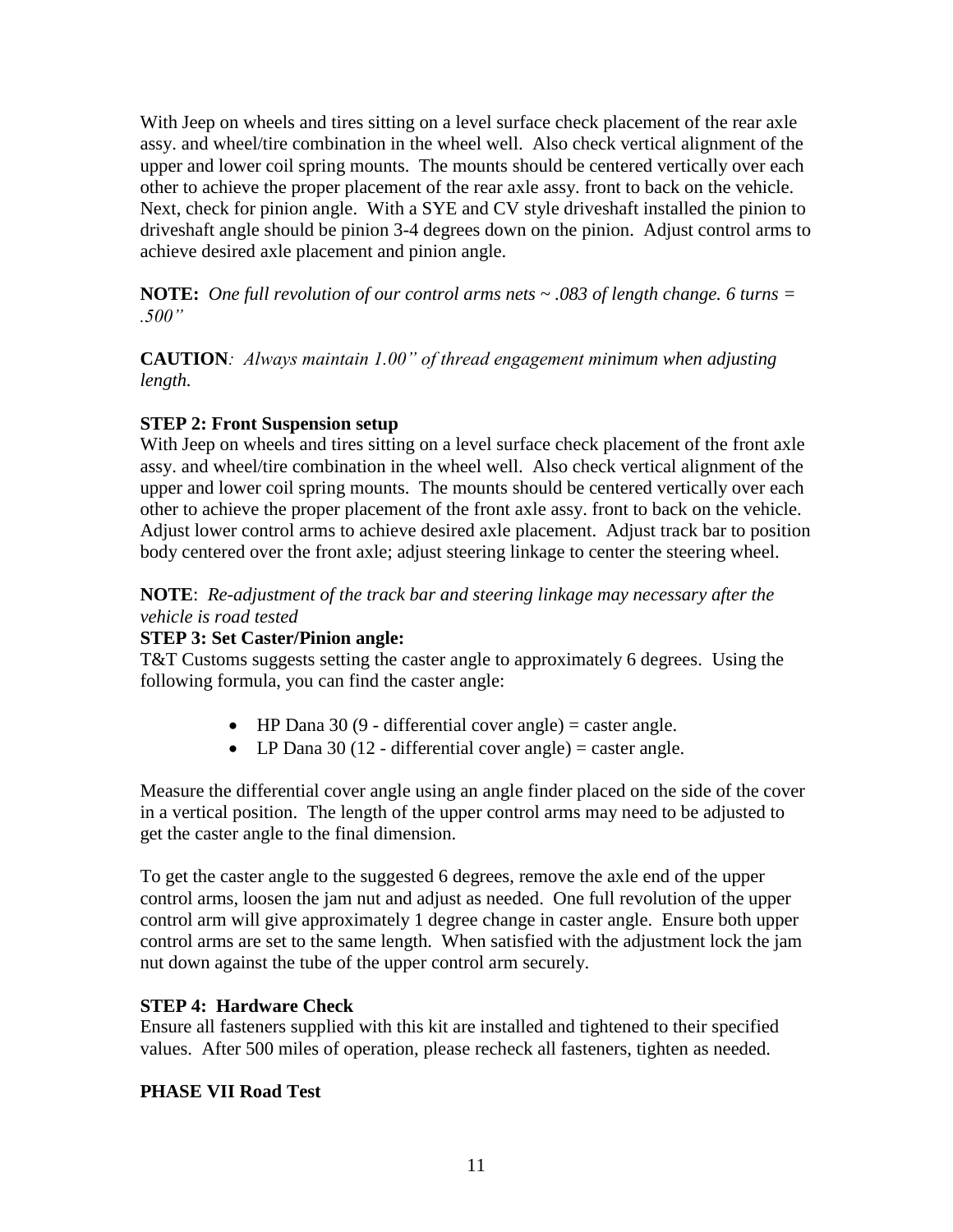Once satisfied with the installation, pull the vehicle out into a safe environment and begin driving your Jeep in a safe manner. A lifted and modified Jeep will handle differently than stock. Use caution until you become familiar with the new feel of your Jeep. Once comfortable with the Jeep – GO GET IT DIRTY!